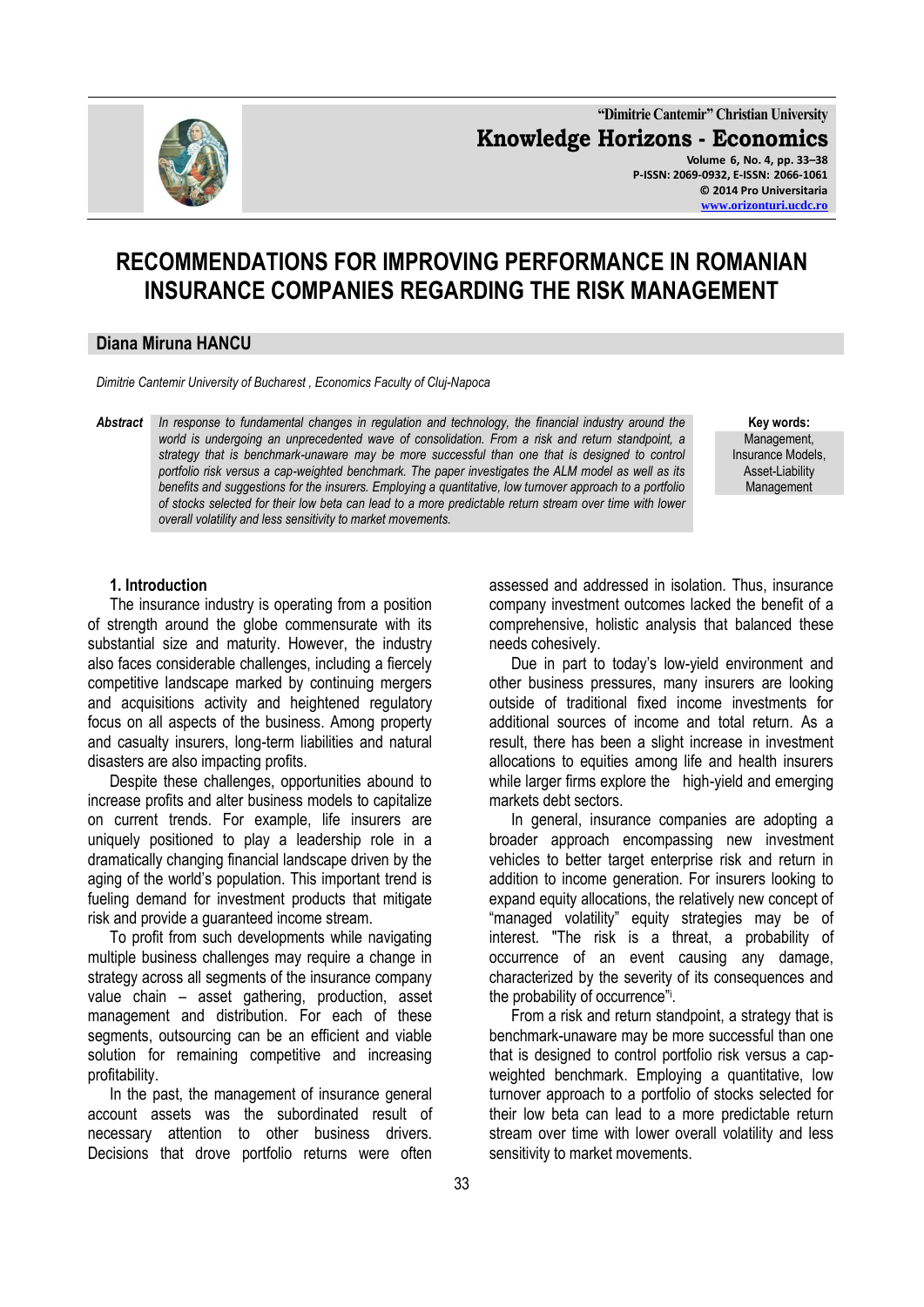## **2. Risk and insurance**

One of the widely shared assumptions about insurance is that it revolves around an instrumental notion of risk (Ewald, 1991). Risk is considered a neologism of insurance. Probability and the size of impact constitute a technical notion of risk and the risk management is mainly concerned with assessing these probabilities and impacts. Risk management is concerned with the control of unintended or negative effects of decisions. Management does not try to suppress risk, but rather tries to contain the accountability for unwanted effects now and in all possible futures. Risk management may still comprise the accurate, complex analysis of quantifiable risks, as well as the selection of risks, their categorization and contractual adaptations. But the fundamental riskstrategy changes. Containing risks does not mean that successful risk management would reduce them, just that the unwanted effects are handled according to organizational or political factors, including future claims of accountability also. The main problem is less the accuracy of risk assessments, but more the identification of numerous, unexpected effects of risks.

The main strategy is no longer to avoid risks. Contrary to the widespread understanding of risk as cost or hazard, not taking risks implies accepting uncontrollable dangers over which no influence can be executed. Hence, risk is the safer choice.

Insurance is one economic and organizational context specializing in assessing, selecting and optimizing risks and, in turn, avoiding dangers. The management and selection of risks is shaped and guided by the economic survival of insurance (Rejda, 2004).

In the traditional view, insurance focuses on external risks (risk that are insured). The economic survival of insurance firm depends critically on its ability to accurately assess the relevant features of external risk, such as car accidents, floods or health problems. Focusing on external risks, however, is not satisfactory. When actors act in a lax manner (moral hazard), the economic success of insurance depends on the profitable management of internal risks – that emerge alongside the insurance activity. Internal risks start to dominate the picture of insurance. The economic survival of insurance restricts the generation of risk mainly to profitable ones. Insurance attempts to capture all risks within certain efficiency and solvency limits. These internal risks depend on external ones, therefore, risk management of insurance can neither exclusively be concerned with external risks (like car accidents, earthquakes), nor with the internal risks of solvency. Rather, it is concerned with the relationship

of these two types of risk under conditions of economic profitability.

The main features of risk management concern the completeness of all calculated risk aspects and, of course, the accuracy of all calculations. It may be assumed that any risk management that fulfils these two criteria must be successful. The success of insurance is described only incompletely by the conditions of this exchange process. The process is characterized by a "time gap" between premiums and compensation that can be utilized to increase the efficiency of insurance coverage. Improving the range of risk spreading improves the efficiency of insurance; hence it would have positive effects on the insurance coverage, and also on the solvency of both the firm and the customer.

To qualify the main strategies we can distinguish between normal investments and reinsurance. The accumulation of new capital by investments in banks or stock markets is one important strategy used by insurance companies to spread risks and improve their solvency. Moreover, it leaves the firms with the risk of investments. Another equally important strategy is to use the premiums to insure the risk portfolio with other insurance/reinsurance companies to whom the risk claims are sold in order to improve insurance coverage.

Large parts of the premiums are pooled and invested to insure the company against the risk of insolvency. For this activity, the management of internal risks is crucial. The control given to other insurance firms in evaluating risks may be seen as a central mechanism of mutual control of risk management.

Internal risks tend to dominate the advanced view of insurance. Investment risks, risks of buying bad risks from other companies, or risks of extraordinary events, all alter the structure of the entire insurance sector, influencing insurance decisions, both in how to invest the temporarily free resources and also in which risks to insure.

The management of external and internal risks is interdependent. In order for insurance companies to synchronize external and internal risks, they need to be matched in their effects, reflecting upon market conditions such as public and political expectations. The main part of this synchronization is to select feasible risks and attribute economically monetary expressions to them. Risks are transformed into monetary expressions to be managed by the procedures of the financial sector. In that way, risk is coupled to the solvency cycle, which is complemented by a risk cycle that marks the manipulations and transformations of risk in the insurance risk management.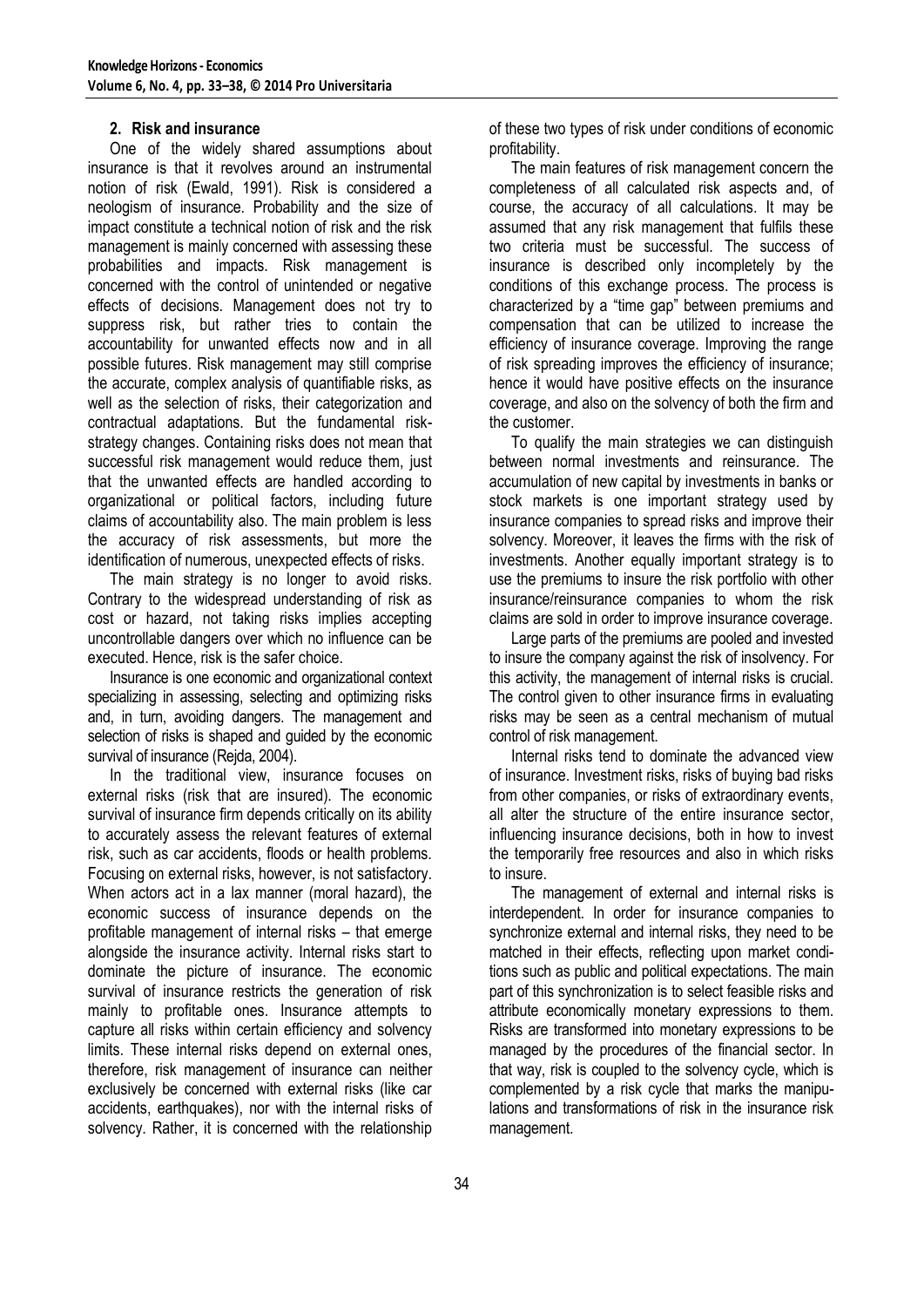The risk cycle describes the movements and transformations of risks as they are defined and traded in the insurance system (Punter, 2000). Even if risks are seen as events that can be attributed probabilities, impacts, market interest and public attention, in the insurance system they exist only as a monetary expression, marking business opportunities and related risks. Once the risk is represented internally, the insurance system can trade and manage risks as complementary to the solvency cycle, thus a market for internal risks is established. Having accumulated a stock of risks, insurance companies set up the basis for their economic activities. With respect to the solvency, good and bad risks can be distinguished and the quality of these risks becomes visible when insurance firms sell them to other (re)insurance companies. In this way, they are able to increase their solvency, improve their efficiency and perfect their external risk management. Risk trading also has a signaling effect for the insurance market (Cairns, 2008).

## **3. Asset-liability management**

The purposes of asset-liability management (ALM) are to measure and manage the investment and liability risks of the life insurer in order to increase the probability of meeting its marketing, solvency, and profitability objectives. The development of appropriate and integrated underwriting, pricing, investment, contractual design, and customer management strategies is necessary in order for ALM to be effective.

The purpose of ALM is not to avoid risk but to manage it within the risk-bearing tolerances established by management. In this regard, ALM links all of the financial factors affecting the business in a rational, cohesive way, allowing a more thorough analysis of risk exposures and methods of dealing with these exposures than would be possible in the absence of ALM. This is accomplished using financial models that vary by product line.

In order to achieve its objectives, ALM involves management judgment with mathematical models used as supplements. ALM is not driven by the models themselves. It is the thought process required by ALM, rather than reliance on a particular financial model or result, that is its primary benefit as a management tool.

ALM requires constant management monitoring and adjustments of policy. This is because the economic environment involving ALM is constantly changing in regard to such factors as interest rate structures, bond prices, and equity markets. There may also be significant changes in underwriting factors affecting the mortality and morbidity assumptions in ALM models.

New reinsurance arrangements, corporate restructuring, mergers, acquisitions, and divestitures, and acquiring or disposing of blocks of business also require ALM adjustments.

Despite management's best good faith efforts, ALM may not achieve its desired objectives even using the best available methodologies. This is because of the complexity of the economic and investment environment in which ALM operates, as well as the limitations inherent in the ALM models.

In today's complex management environment, ALM strategies and practices involving the design of products, pricing strategies, and investment strategies, are the core financial management processes for life insurers that affect both their short-term and long-term financial results.

ALM models, when properly designed and used, allow management to understand what is driving current financial results and provide estimates of the impact of future economic scenarios on financial results if current product, pricing, and investment strategies remain unchanged. This enables rational adjustments of product design, pricing, and investment practices in order to increase the probability of achieving a desired financial outcome for the product line being analyzed. Primary risk exposures of concern here are:

- $-$  Investment risks.
- $-$  Funds withdrawal risks,
- Mortality and morbidity risks, and
- $\equiv$ Expense risks.

ALM models also provide a highly useful method for explaining the projected sources of cash flows and earnings to shareholders, the board of directors, regulators, rating agencies, securities analysts, creditors, policy owners, and the general public.

The increased emphasis on risk management by life insurers and other financial institutions is also making ALM more important. Here, an ALM model may be used to estimate the impact of different risk factors such as changing interest rates and equity prices upon the financial results for a product line or the insurer as a whole. The sensitivity of a particular financial outcome to changes in a particular assumption in the ALM model, such as a future pattern of interest rates, is also useful in assessing the vulnerability of financial results to particular events.

In general, effective ALM practices smooth potential fluctuations in cash flows and lower the probability of bankruptcy. In this regard, research indicates that a life insurer's ALM policies have a direct impact on shareholder value.

The Benefits of Asset-Liability Management: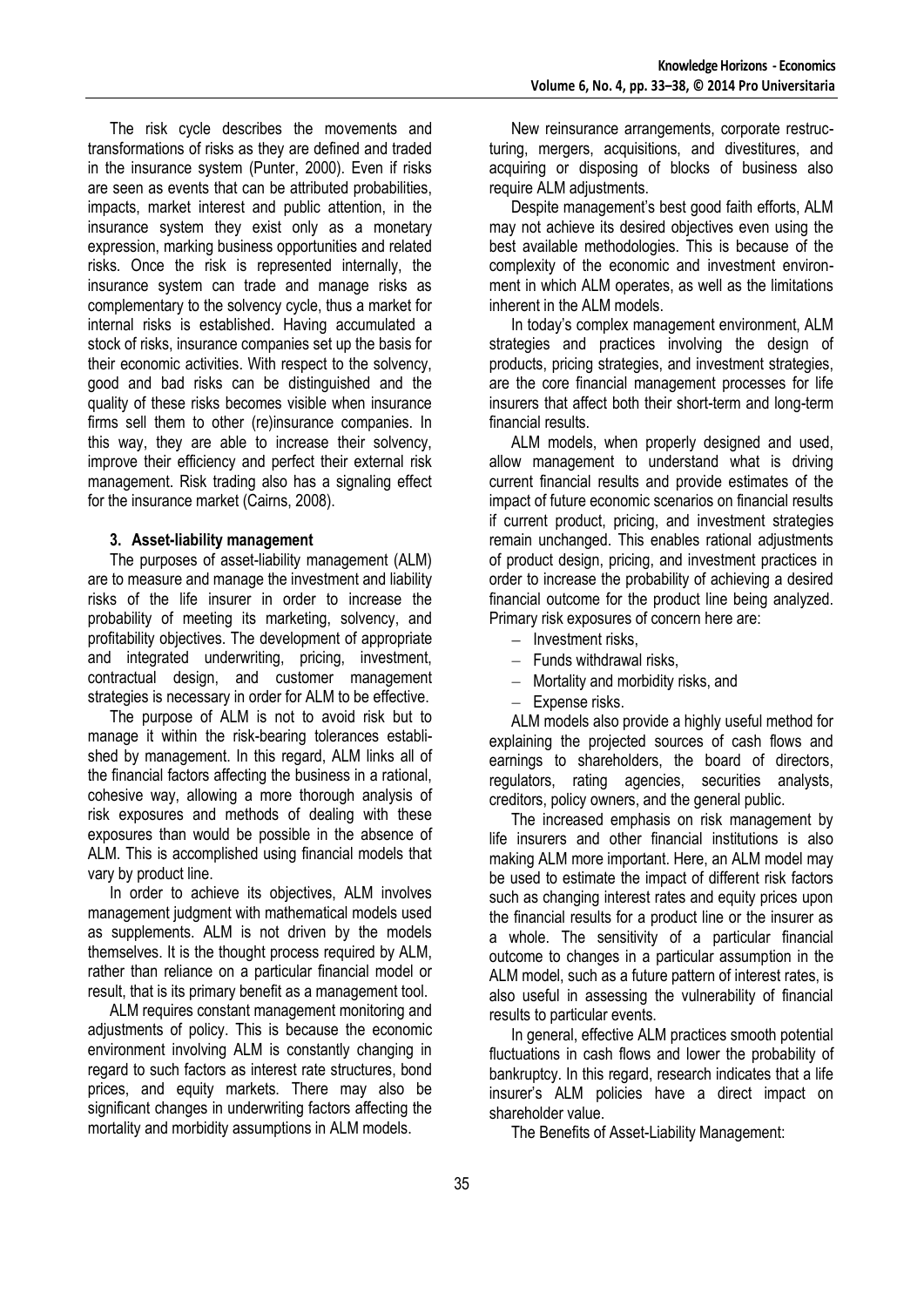- Well-designed and implemented ALM increases the probability of achieving desired financial results for individual product lines and the life insurer as a whole.
- ALM helps management understand what is driving current financial results.
- ALM provides estimates of the impact of different economic scenarios on future financial results.
- ALM provides for a rational, continual adjustment of product design, underwriting, pricing, and investment practices that recognize changing economic and underwriting conditions.
- ALM models can be used to explain current and projected sources of earnings and cash flows to shareholders, the board of directors, regulators, rating agencies, securities analysts, creditors, policy owners, and the general public in an understandable way that goes beyond conventional financial statements that are often difficult to interpret and understand.
- ALM is a risk management tool that can be used to estimate the impact of different risk factors such as changing interest rates and equity prices upon the financial results for the affected product line and the life insurer as a whole. It serves as a valuable "early warning" financial tool in this regard.

ALM models capture underwriting, investment, and expense management risks but do not account for many other important risks that fall outside of consideration in the typical model. These risks include:

- A flawed market strategy (e.g., marketing products that the market does not want),
- $-$  Unexpected changes in tax or regulatory policy,
- Foreign exchange risks (these risks typically are not analyzed in an ALM model),
- $-$  Exposures to legal liability,
- $-$  Poor human resources practices (e.g., customers and distributors being alienated by poor customer service practices),
- $-$  Destruction of physical assets, leading to a breakdown of business operations,
- $-$  Disappearance of assets through such actions as paying fraudulent claims,
- $\equiv$ Breakdowns in technologies as a result of poorly designed hardware or software, or the actions of insiders or outsiders (e.g., invasions of computer systems by hackers, regional power blackouts),
- $-$  Internal restructuring of business operations (e.g. combining divisions, staff reductions),
- Mergers, acquisitions (e.g., unfriendly takeovers),  $\equiv$ strategic alliances, and outsourcing of IT and other business functions that result in a restructuring of basic business processes, and
- Catastrophic situations such as a nuclear event caused by a terrorist or an economic breakdown caused by hyperinflation.

To the extent that a product line has significantly different investment and contractual ALM risks than other product lines, it should be segmented for ALM purposes. As examples, the investment policy for group health insurance may involve assets with very short durations; nevertheless the volatility in the underwriting results for this line of business would indicate segmentation is appropriate. Term insurance products call for different investment strategies than whole life products, and so forth.

Separate account products are segmented in ALM from general account products because the investment risk pass-troughs in the former products present different ALM management issues than products in the general account where the investment risk is primarily borne by the life insurer.

Different product lines may also have different investment strategies that make ALM segmentation an operational necessity. As an example, different mutual funds have different investment objectives as do the life insurance and annuity products tied to these funds.

In general, product lines with different cash flow risk profiles should be segmented because they should have different discount rates (required returns to the investor) resulting from their different cash flow risks (Cairns, 2008).

In summary, life insurance executives should:

- Not collude with securities analysts' expectations that don't fit with their strategies and the underlying characteristics of their markets,
- Be forthright and promise only those results  $\overline{\phantom{0}}$ they have a legitimate prospect of delivering, and they must be clear about the risks and uncertainties involved,
- Recognize that an overvalued stock can be damaging to the long-run health of the company, particularly when it serves as a pretext for overpriced acquisitions, and
- Must work to make their organizations far more transparent to investors and to the markets.
- $-$  It has been observed that life insurers make money four ways:
- Investing in projects or financial securities with  $\equiv$ positive net present values (i.e., funding undervalued assets),
- Altering the firm's financial structure,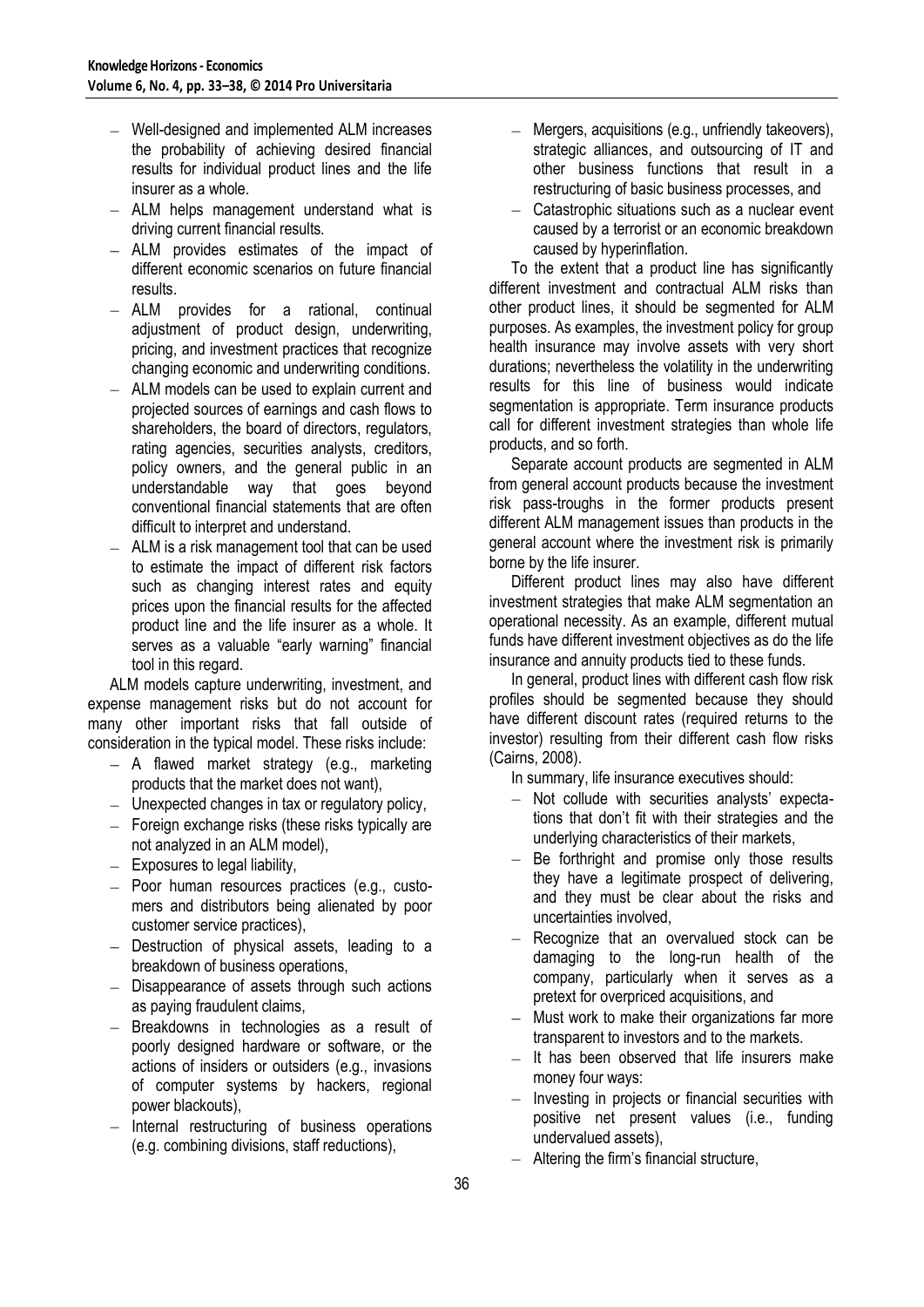- Altering the firm's duration and convexity mismatches between assets and liabilities,
- $-$  Outperforming the firm's liabilities.

There are many types of options available in the marketplace that enables life insurers to tailor the risks of their investment portfolios. Examples are options tied to a market index or levels of interest rates.

Derivatives are used by life insurers in ALM to:

- Facilitate the tailoring of the asset strategy to  $=$ the liability strategy by, for example, altering the duration and convexity of an asset portfolio to better match the characteristics of the liability portfolio.
- $-$  Limit the downside risk in an investment portfolio involving such factors as large changes in interest rates or stock or bond prices.
- $-$  Avoid certain risks such as those involved in foreign currency fluctuations.
- Increase the probability of achieving targeted  $\equiv$ returns for product lines by increasing the probability that interest rate spread objectives will be met.
- Manage exposures to credit risks by using derivatives that provide payoffs related to creditrelated events such as default, change in rating status, or change in credit spreads.
- Improve the life insurer's risk-based capital  $\equiv$ position through the use of derivative investments such as collateralized mortgage obligations.
- Improve cash flow testing results by reducing  $\equiv$ the volatility in cash flow streams for a product under different interest rate scenarios.

There are many variations of derivatives in the marketplace tailored to meet the ALM risk management requirements of life insurers and other financial institutions.

# **4. Conclusions**

Any business has important financial concerns, and its success or failure depends in a large part on the quality of its financial decisions. Financial analysis is part of the financial decision making process in that it is needed in order to determine a company's financial condition.

The financial services industry is experiencing tremendous growth, diversification and innovation. Derivatives, globalization, product innovation, dynamic markets, and new methods of taking on and managing financial risk are key catalysts to profit growth and evolution.

Today's challenging capital markets, together with enhanced risk measurement and management capabilities are driving insurers to change longstanding investment practices. To capitalize successfully on current and future trends, insurers will also need to maximize efficiencies around the marketing and distribution of insurance products.

Many insurers will focus on core skills to remain competitive. Some may find that combining internal expertise, such as risk management capabilities, with external asset management expertise, can turn challenges into opportunities. Distribution models for insurance and other financial products are also changing rapidly, leading to an increase in alliances with banks and other financial intermediaries.

As the economy recovers, we expect both higher life premiums and better investment results as asset prices are expected to improve. This will not only have a positive impact on profitability, but also on shareholder capital and the ability to raise capital. In the medium and long-term, the outlook for life insurance remains positive.

The distinction between external and internal risk is central to any attempt to decipher the conditions of risk management by insurance. Insurance is no longer the institutional form of accurate risk assessment, but sets the goals and evaluates the commercial side of the "objective" calculation. Even if the economic survival of insurance companies is based on these calculations, we see them not as a natural consequence of external risks, but as a result of the process of internalization. Insurance perceives and manages the external risks only insofar as it can perceive them as financial opportunities, and after that, it internalizes them. It is the risk related to this internalization process which then goes on to determine the risk management of insurance firms and the insurance sector, as a whole.

This paper reviews the components of ALM that need to be managed and the relevant issues for life insurers. Special attention is paid to the proper management of pricing, investment, and contractual design issues in ALM. The current turbulent economic environment characterized by volatile interest rates and stock prices and increased default rates on debt instruments makes appropriate investment management especially critical in generating shareholder wealth and maintaining the solvency positions of life insurers.

# **References**

1. Anderson, J., Narus, J. 2003, *[Business Market](http://www.amazon.com/Business-Market-Management-Understanding-Delivering/dp/0130451878/ref=sr_1_4?ie=UTF8&s=books&qid=1249499392&sr=1-4)  [Management: Understanding, Creating and Delivering](http://www.amazon.com/Business-Market-Management-Understanding-Delivering/dp/0130451878/ref=sr_1_4?ie=UTF8&s=books&qid=1249499392&sr=1-4)  [Value,](http://www.amazon.com/Business-Market-Management-Understanding-Delivering/dp/0130451878/ref=sr_1_4?ie=UTF8&s=books&qid=1249499392&sr=1-4)* 2nd ed*.,* Prentice Hall, Englewood Cliffs, NJ 2. Bates, D. 2003, "Empirical Option Pricing: a Retrospection", *Journal of Econometrics*, nr. 116